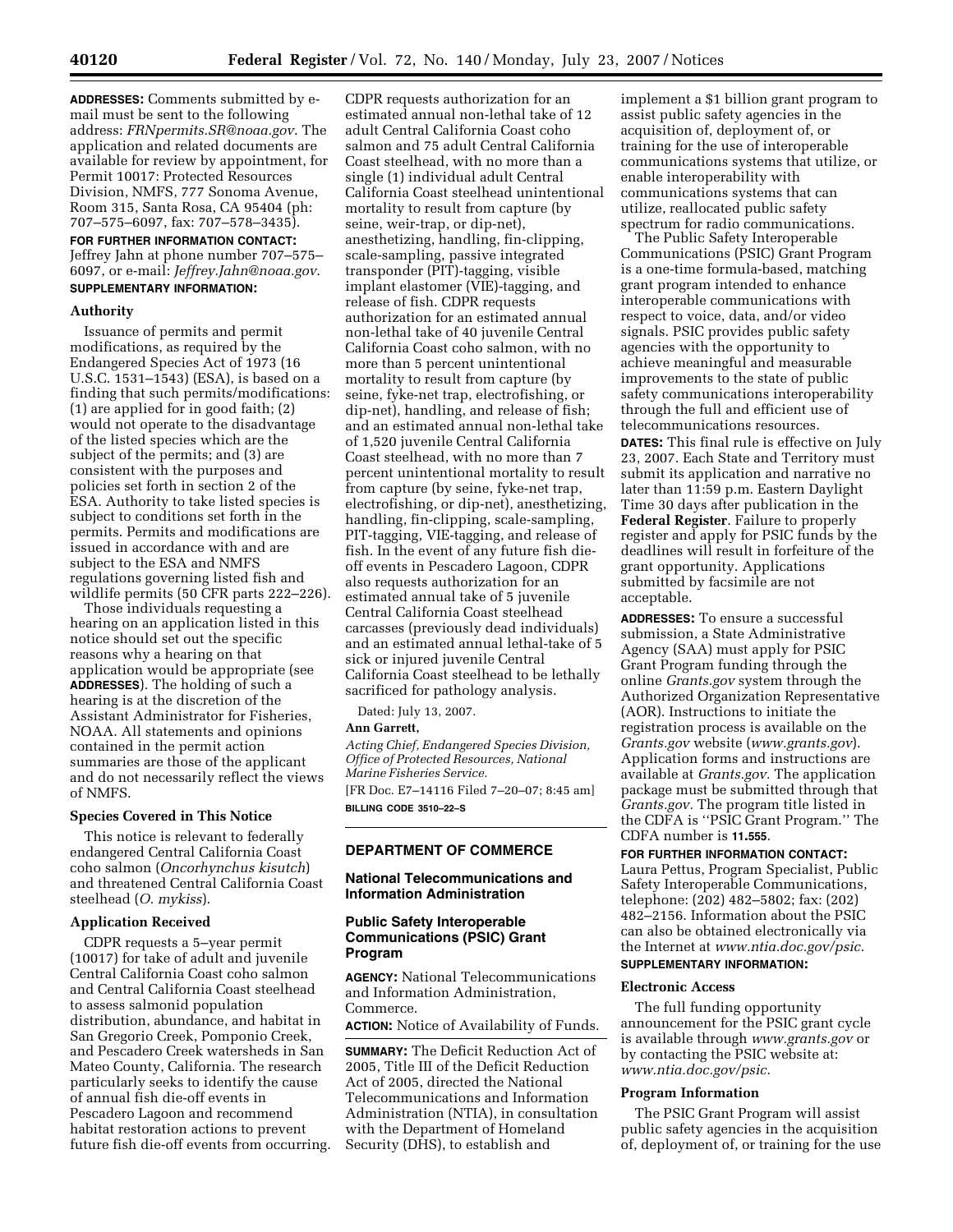of interoperable communications systems that utilize—or enable interoperability with communications systems that can utilize—reallocated public safety spectrum in the 700 Megahertz (MHz) frequency band. While some regions may not be able to access the 700 MHz frequency band until 2009, public safety agencies are still eligible for funding to help meet their interoperability needs so long as the proposed solutions are designed to interoperate with the 700 MHz band in the future. NTIA is seeking solutions from public safety agencies that (1) Achieve meaningful and measurable improvements in the state of interoperability for public safety communications and (2) fill interoperability gaps identified in the Statewide Plans.

NTIA recognizes that many solutions exist to achieve interoperability, and the PSIC Grant Program will not dictate a specific technology solution for public safety agencies. However, NTIA has identified the following technology and all hazards related priorities that States and Territories must consider when selecting projects for PSIC funding:

1. Technology

a. Adopt advanced technological solutions

b. Improve spectrum efficiency

- c. Use cost-effective measures
- 2. All Hazards Mitigation

a. Improve communications in areas at high risk for natural disasters

b. Continue to improve

interoperability efforts in urban and metropolitan areas at high risk for threats of terrorism

### **Funding Availability**

The PSIC Grant Program will make \$968,385,000 available in grant awards. The table below identifies available PSIC funding for each State and Territory:

## **Table 1 - PSIC State/Territory Allocation**

| <b>State/Territory</b> | <b>PSIC Funding</b> |
|------------------------|---------------------|
| Alabama                | \$13.585.399        |
|                        | \$7.250.345         |
| American Samoa         | \$691.948           |
|                        | \$17.713.050        |
| Arkansas               | \$11.169.402        |
| California             | \$94,034,510        |
| Colorado               | \$14.336.638        |
| Connecticut            | \$12.999.879        |
| Delaware               | \$8.196.842         |
| District of Columbia   | \$11.857.972        |
|                        | \$42.888.266        |
|                        | \$25.311.354        |
|                        | \$2,600.678         |
|                        | \$8.069.879         |
|                        | \$7.289.795         |

# **Table 1 - PSIC State/Territory Allocation**—Continued

| <b>State/Territory</b>   | <b>PSIC Funding</b> |
|--------------------------|---------------------|
|                          | \$36,414,263        |
|                          | \$18,291,735        |
|                          | \$10,935,974        |
|                          | \$10,667,169        |
| Kentucky                 | \$15,405,625        |
| Louisiana                | \$19,672,287        |
|                          | \$7,567,579         |
| Maryland                 | \$22,934,593        |
| Massachusetts            | \$21,191,988        |
| Michigan                 | \$25,039,781        |
| Minnesota                | \$14,262,071        |
| Mississippi              | \$10,989,345        |
| Missouri                 | \$17,465,576        |
| Montana                  | \$6,549,685         |
| Nebraska                 | \$8,582,108         |
| Nevada                   | \$12,042,417        |
| New Hampshire            | \$5,966,760         |
| New Jersey               | \$30,806,646        |
| New Mexico               | \$8,288,725         |
| New York                 | \$60,734,783        |
| North Carolina           | \$22,130,199        |
| North Dakota             | \$7,052,490         |
| Northern Mariana Islands | \$719,236           |
| Ohio<br>                 | \$29,377,337        |
| Oklahoma                 | \$11,684,183        |
| Oregon                   | \$12,182,532        |
| Pennsylvania             | \$34,190,555        |
| Puerto Rico              | \$9,590,025         |
| Rhode Island             | \$7,365,694         |
| South Carolina           | \$13,499,308        |
| South Dakota             | \$6,549,691         |
| Tennessee                | \$17,540,752        |
|                          | \$65,069,247        |
| U.S. Virgin Islands      | \$856,907           |
|                          | \$10,353,261        |
| Vermont                  | \$4,476,761         |
| Virginia                 | \$25,012,521        |
| Washington               | \$19,180,347        |
| West Virginia            | \$8,429,484         |
| Wisconsin                | \$15,367,216        |
| Wyoming                  | \$5,952,187         |
|                          | \$968,385,000       |

## **Statutory and Regulatory Authority**

PSIC grants are authorized by Section 3006 of the Deficit Reduction Act of 2005, Pub. L. No. 109–171, and Section 4 of the Call Home Act of 2006, Pub. L. No. 109–459.

### **Catalog of Domestic Federal Assistance**

11.555, Public Safety Interoperable Communications Grant Program

### **Eligibility**

To apply for and receive a PSIC grant, an applicant must be one of the 56 States and Territories. The Governor of each State has designated a State Administrative Agent (SAA), which can apply for and administer the funds under the PSIC Grant Program. The SAA is the only agency eligible to apply for PSIC funds. Additionally, the SAA is the grantee in the management and administration of all funds provided through this award. The SAA is responsible for obligating PSIC funds to

eligible pass-through recipients. A recipient must be a public safety agency that is a State, local, or tribal government entity or nongovernmental organization authorized by such entity, whose sole or principal purpose is to protect safety of life, health, or property.

#### **Evaluation Criteria**

Eligible applicants must follow the three steps to apply for PSIC funds: submit an application and brief narrative, submit a Statewide Communications Interoperability Plan (Statewide Plan), and submit Investment Justification(s). The first step includes submitting an application on *Grants.gov.* NTIA and DHS program staff will review each application for completeness and adherence to PSIC program rules. Applications will be approved by the Assistant Secretary for Communications and Information, Department of Commerce, and PSIC funds will be awarded no later than September 30, 2007. The second step includes submitting a Statewide Plan, as required by Section I.C.5 of the 2006 Homeland Security Grant Program Guidance and Application Kit. Each State and Territory must submit its final Statewide Plan by November 1, 2007. The Statewide Plan will be reviewed by peer and subject matter expert groups and approved by the Department of Homeland Security. NTIA will also review each Statewide Plan to ensure that States and Territories address the three PSIC requirements set forth below. The third step includes submitting Investment Justification(s), which must be submitted by November 1, 2007. The Investment Justifications are to be submitted in conjunction with final Statewide Plans to the National Preparedness Directorate (NPD) Secure Portal at *https://odp.esportals.com.* The Investment Justification(s) will also be reviewed by peer and subject matter expert groups as well as NTIA and DHS program staff. Based on the recommendations of the peer and subject matter expert groups and NTIA and DHS program staff, the Assistant Secretary for Communications and Information, will approve Investment Justifications. If the peer review and subject matter groups include any nonfederal employees no consensus advice will be provided by the groups. The applications and Investment Justification(s) are information collections subject to the Paperwork Reduction Act, and have been approved by the Office of Management and Budget under their respective OMB control numbers. See heading entitled Paperwork Reduction Act below.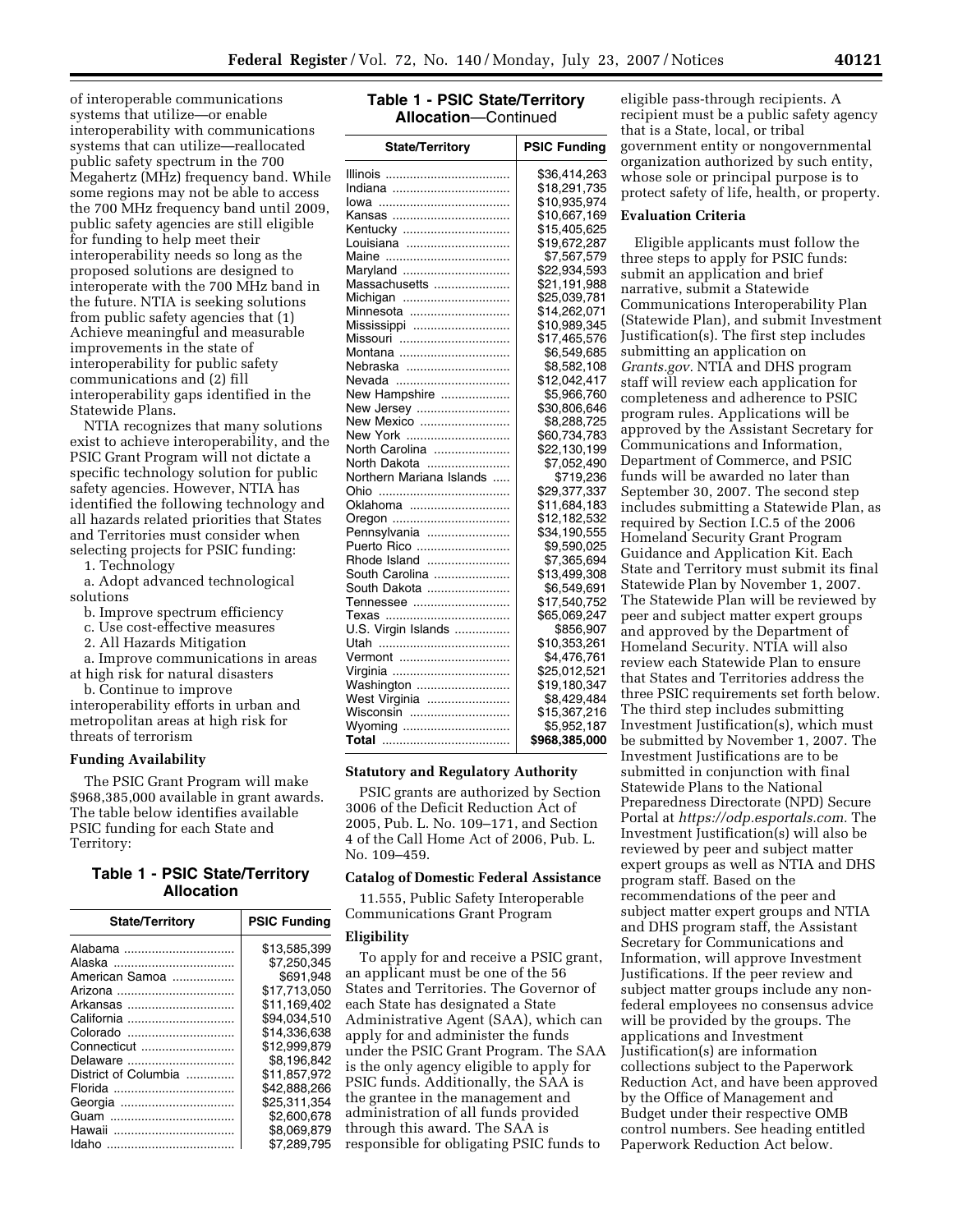## **Funding Priorities and Selection Factors**

NTIA recognizes that many solutions exist to achieve interoperability, and the PSIC Grant Program will not dictate the technology or approach for public safety agencies. However, NTIA has identified that when selecting projects for PSIC funding States and Territories must consider: (1) Technology, including adoption of advanced technological solutions, improved spectrum efficiency, and cost effective measures; and (2) solutions that support capabilities in response to all hazards approach regardless of their source or cause, including improving communications in areas at high risk for natural disasters and in urban and metropolitan areas at high risk for threats of terrorism.

In addition, NTIA will review each Statewide Plan to ensure that States and Territories address the following three PSIC requirements: How public safety agencies will acquire, deploy, and train on communications systems that use or enable interoperability with communications systems that use—the public safety spectrum in the 700 megahertz frequency band; how local and tribal government entities' interoperable communications needs have been included in the planning process and how their needs are being addressed, if applicable; and how authorized nongovernmental organizations' interoperable communications needs have been included in the planning process and how their needs are being addressed, if applicable.

### **Cost Sharing Requirements**

The PSIC Grant Program requires cost sharing. By statute, each public safety agency receiving PSIC funds is required to meet and document the 20 percent statutory match requirement for each project. The SAA is required to track and report the 20 percent match requirement for each individual project that receives PSIC funds for efforts other than training, which do not require any match. The match requirements can be met through cash or in-kind sources consistent with 15 CFR §§ 24.3, 24.24. This documentation must demonstrate that match funds are from non-federal sources. As provided in 48 U.S.C. § 1469a, the matching requirement does not apply to the first \$200,000 in grant funds awarded to the Territorial governments in Guam, American Samoa, the U.S. Virgin Islands, and the Commonwealth of the Northern Mariana Islands. Training activities are excluded from this match requirement; however,

training activities can make up no more than 20 percent of a State's or Territory's total investments.

#### **Intergovernmental Review**

This program is subject to the provisions of Executive Order 12372, which requires intergovernmental consultation with State and local officials. See 7 CFR Part 3015, subpart V.

### **Universal Identifier**

The SAA must provide a Dun and Bradstreet (D&B) Data Universal Numbering System (DUNS) number with the PSIC application. This number is a required field within Grants.gov and for CCR Registration. Organizations should verify that they have a DUNS number or take the steps necessary to obtain one as soon as possible. (Applicants can receive a DUNS number at no cost by calling the dedicated tollfree DUNS Number request line at 1– 800–333–0505 or via the Internet (www.dunandbradstreet.com).

## **Limitation of Liability**

In no event will the Department of Commerce be responsible for proposal preparation costs if this program fails to receive funding or is cancelled because of other agency priorities. Publication of this announcement does not obligate the agency to award any specific project or to obligate any available funds.

#### **Paperwork Reduction Act**

Notwithstanding any other provision of the law, no person is required to respond to, nor shall any person be subject to a penalty for failure to comply with, a collection of information subject to the requirements of the Paperwork Reduction Act (PRA), unless that collection displays a currently valid Office of Management and Budget (OMB) control number. The use of Standard Forms 424, 424A, 424B, 424D, and SF-LLL has been approved by OMB under the respective control numbers 0348–0043, 0348–0044, 0348–0040, 0348–0042, and 0348–0046. The Investment Justification is an element required under Standard Form 424A and has been approved by OMB under control number 0348–0044.

## **Executive Order 12866**

This rule has been determined to be Economically Significant under Executive Order 12866. NTIA was directed by the Deficit Reduction Act of 2005 to implement the PSIC Grant Program. The Act authorized NTIA to implement a grant program to assist public safety agencies in the acquisition of, deployment of, or training for the use of interoperable communications systems that utilize reallocated public safety spectrum for radio communications. The PSIC Grant Program will make \$968,385,000 (2007) available in grant awards. This is a onetime transfer program where funds will be awarded no later than September 30, 2007.

### **Executive Order 13132, Federalism**

It has been determined that this notice does not contain policies with Federalism implications as that term is defined in Executive Order 13132.

### **Administrative Procedure Act/ Regulatory Flexibility Act**

Prior notice and opportunity for public comment are not required by the Administrative Procedure Act or any other law for this rule concerning grants, benefits, and contracts (5 U.S.C. § 553(a)(2)). Because notice and opportunity for comment are not required pursuant to 5 U.S.C. § 553 or any other law, the analytical requirements of the Regulatory Flexibility Act (5 U.S.C. § 601 *et seq*.) are inapplicable. Therefore, a regulatory flexibility analysis has not been prepared.

## **Congressional Review of Agency Rulemaking**

NTIA has submitted this final rule to the Congress and the Government Accountability Office under the Congressional Review of Agency Rulemaking Act, 5 U.S.C. § 801 *et seq*. The rule is a ''major rule'' within the meaning of the Act because it will result in an annual effect on the economy of \$100,000,000 or more. The rule sets out the administrative procedures for making grants to State, local, tribal and other public safety agencies to improve their communications interoperability in response to manmade and natural disasters. NTIA will award \$968,385,000 available in grants under this program.

NTIA serves as the President' principal adviser on telecommunications and information policies and its mission includes assisting the Executive Branch in the development of policies and standards related to interoperability, spectrum use, and emergency readiness.1 Improving public safety interoperable communications for our nation's first responders has increasingly become a national priority in the wake of terrorism incidents, including 9/11, and

<sup>1</sup>*See* 47 U.S.C. § 902(b)(2)(D),(H).